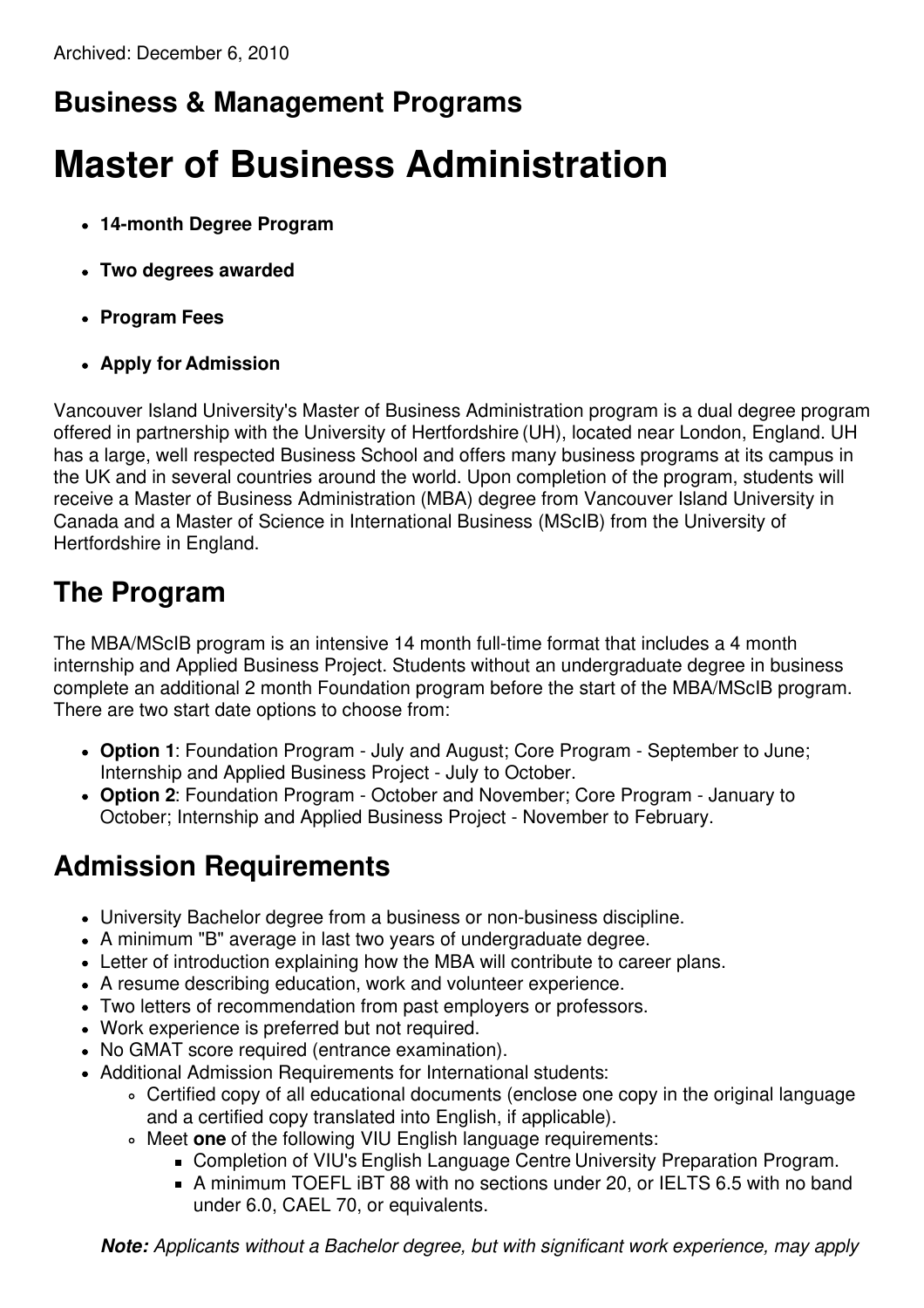#### **Program Outline**

| <b>Foundation Program - 8 weeks</b>                        |   |
|------------------------------------------------------------|---|
| PMBA 501 - (Management and Strategy)                       | 2 |
| PMBA 502 - (Foundations of Marketing)                      | 2 |
| PMBA 503 - (Foundations of Economics)                      | 2 |
| PMBA 504 - (Basics of Accounting and Quantitative Methods) | 2 |
| <b>Credits</b>                                             | 8 |

| Core Program - Level 1                                       |                |
|--------------------------------------------------------------|----------------|
| <b>First Semester - 15 weeks</b>                             | <b>Credits</b> |
| MBA 500 - (The Effective Manager)                            | 3              |
| MBA 502 - (Establishing the Global Context)                  | 3              |
| MBA 503 - (Management Decision-Making: Financial Analysis)   | 3              |
| MBA 504 - (Management Decision-Making: Managerial Economics) | 3              |
| MBA 523 - (International Marketing)                          | 3              |
| MBA 578 - (Internship Preparation I)                         |                |
| <b>Credits</b>                                               | 16             |

| <b>Core Program - Level 2</b>                                               |                |
|-----------------------------------------------------------------------------|----------------|
| <b>Second Semester - 15 weeks</b>                                           | <b>Credits</b> |
| MBA 501 - (Managing the Networked Enterprise)                               | 3              |
| MBA 505 - (Management Decision-Making: Operations and Decision Analysis)    | 3              |
| MBA 506 - (Research Methods and Consulting Skills - taken over 3 semesters) | 3              |
| MBA 521 - (Financial Performance Measurement)                               | 3              |
| MBA 522 - (International Business Strategy)                                 | 3              |
| MBA 579 - (Internship Preparation II)                                       |                |
| <b>Credits</b>                                                              | 16             |

Starting in the third semester students have the option of continuing with the core program or selecting the Finance Option.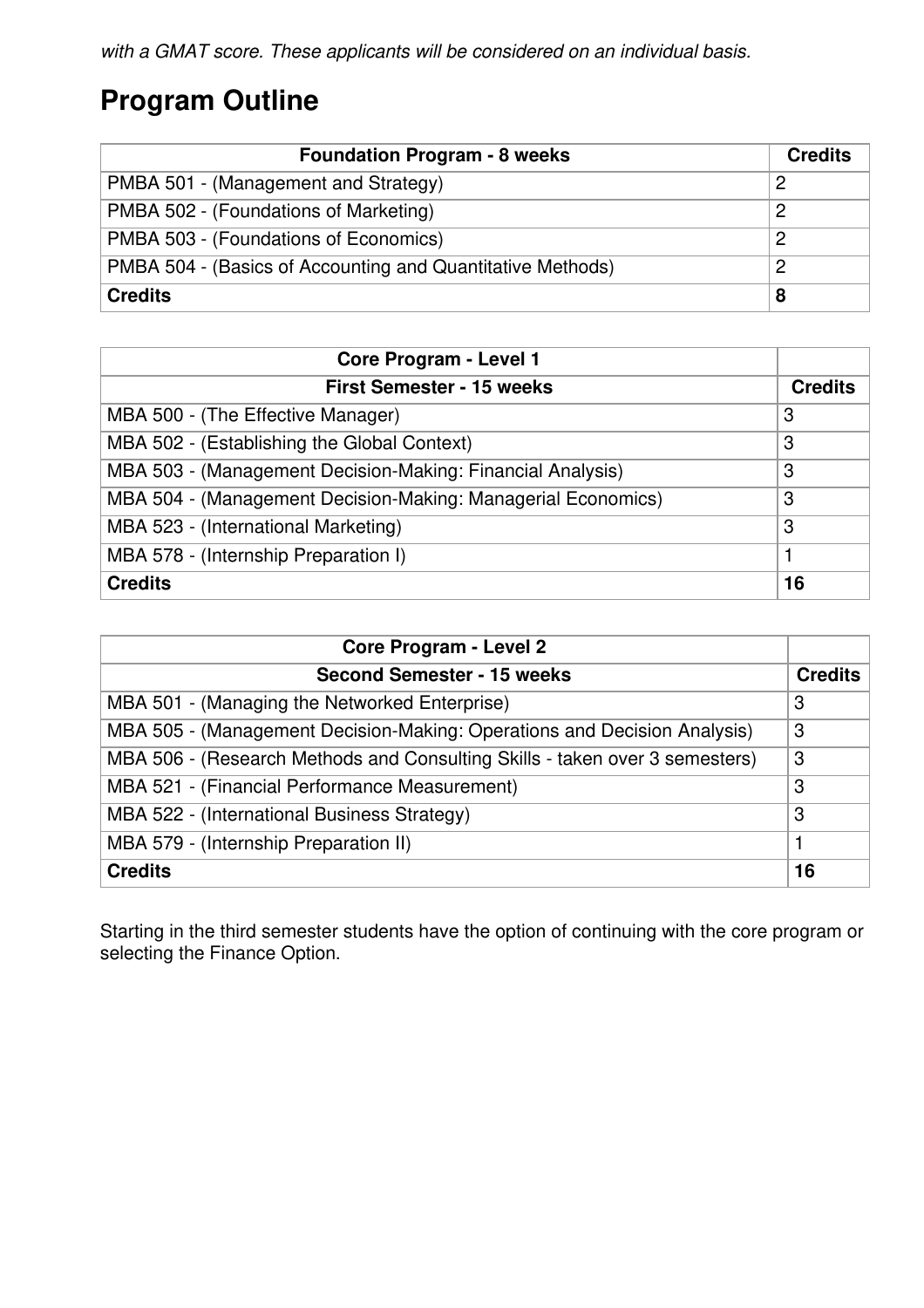| <b>Core Program</b>                                                                                                                                                                                                                                                                                                                                                                                                                                                                                                                                                                                                                                                                                                                                         |                |
|-------------------------------------------------------------------------------------------------------------------------------------------------------------------------------------------------------------------------------------------------------------------------------------------------------------------------------------------------------------------------------------------------------------------------------------------------------------------------------------------------------------------------------------------------------------------------------------------------------------------------------------------------------------------------------------------------------------------------------------------------------------|----------------|
| <b>Third Semester - 7 weeks</b>                                                                                                                                                                                                                                                                                                                                                                                                                                                                                                                                                                                                                                                                                                                             | <b>Credits</b> |
| MBA 540 - (International Human Resource Management)                                                                                                                                                                                                                                                                                                                                                                                                                                                                                                                                                                                                                                                                                                         | 3              |
| MBA 541 - (Corporate Social Responsibility)                                                                                                                                                                                                                                                                                                                                                                                                                                                                                                                                                                                                                                                                                                                 | 3              |
| Select one elective*. Examples of possible electives are:<br>MBA 520 - (Applied Human Resource Management)<br>MBA 560 - (Small Business Management)<br>MBA 561 - (Business Strategies for Sustainable Development)<br>MBA 562 - (Tourism Management)<br>MBA 563 - (Marketing Technology)<br>MBA 564 - (Business Forecasting)<br>MBA 565 - (Special Topics in Management)<br>MBA 567 - (Real Estate Investment)<br>MBA 570 - (Global Financial Institutions Management)<br>MBA 571 - (Mutual Funds Industry in Canada)<br>MBA 572 - (Global Investment Management)<br>MBA 573 - (Equity Security Analysis)<br>MBA 574 - (Fixed Income Security Analysis)<br>MBA 575 - (Derivative Instruments and Markets)<br>MBA 576 - (Multinational Financial Management) | 3              |
| <b>Credits</b>                                                                                                                                                                                                                                                                                                                                                                                                                                                                                                                                                                                                                                                                                                                                              | 9              |

**\*** *Elective options will be determined in the second semester.*

| <b>Integrative Program</b>           |                |
|--------------------------------------|----------------|
| <b>Fourth Semester - 15 weeks</b>    | <b>Credits</b> |
| MBA 580 - (Internship)               |                |
| MBA 581 - (Applied Business Project) |                |
| <b>Credits</b>                       | 13             |

#### **Finance Option**

Students in the Finance Option will select one elective in the third semester and an additional two electives in the fourth semester.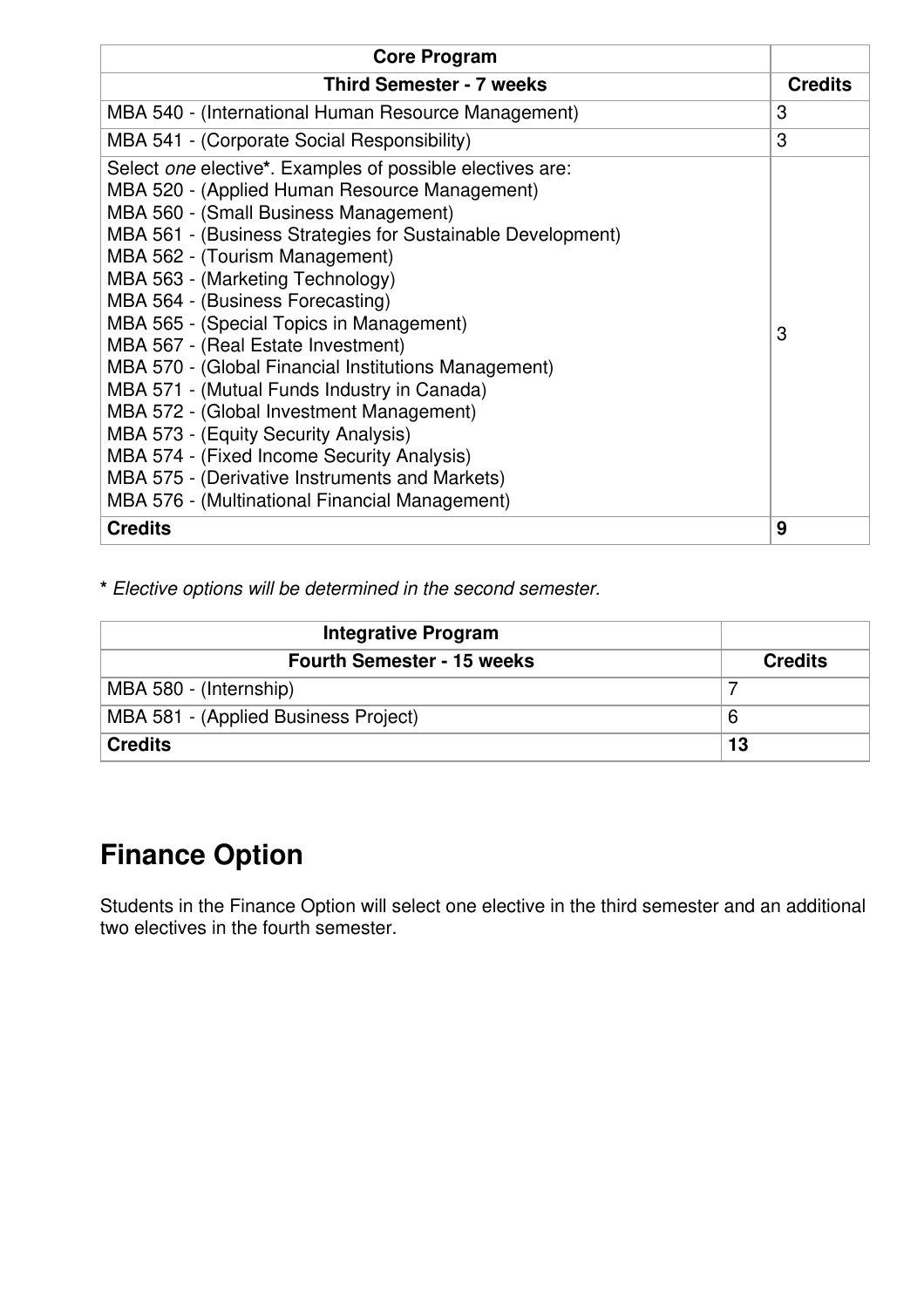| <b>Finance Option</b>                                                                                                                                                                                                                                                                                                                                                                                                                        |                |
|----------------------------------------------------------------------------------------------------------------------------------------------------------------------------------------------------------------------------------------------------------------------------------------------------------------------------------------------------------------------------------------------------------------------------------------------|----------------|
| <b>Third Semester - 7 weeks</b>                                                                                                                                                                                                                                                                                                                                                                                                              | <b>Credits</b> |
| MBA 540 - (International Human Resource Management)                                                                                                                                                                                                                                                                                                                                                                                          | 3              |
| MBA 541 - (Corporate Social Responsibility)                                                                                                                                                                                                                                                                                                                                                                                                  | 3              |
| Select one elective*. Examples of possible electives are:<br>MBA 567 - (Real Estate Investment)<br>MBA 570 - (Global Financial Institutions Management)<br>MBA 571 - (Mutual Funds Industry in Canada)<br>MBA 572 - (Global Investment Management)<br>MBA 573 - (Equity Security Analysis)<br>MBA 574 - (Fixed Income Security Analysis)<br>MBA 575 - (Derivative Instruments and Markets)<br>MBA 576 - (Multinational Financial Management) | 3              |
| <b>Credits</b>                                                                                                                                                                                                                                                                                                                                                                                                                               | 9              |

**\*** *Elective options will be determined in the second semester.*

| <b>Finance Option</b>                                      |                |
|------------------------------------------------------------|----------------|
| <b>Fourth Semester - 7 weeks</b>                           | <b>Credits</b> |
| Select two electives*. Examples of possible electives are: |                |
| MBA 567 - (Real Estate Investment)                         |                |
| MBA 570 - (Global Financial Institutions Management)       |                |
| MBA 571 - (Mutual Funds Industry in Canada)                |                |
| MBA 572 - (Global Investment Management)                   | 6              |
| MBA 573 - (Equity Security Analysis)                       |                |
| MBA 574 - (Fixed Income Security Analysis)                 |                |
| MBA 575 - (Derivative Instruments and Markets)             |                |
| MBA 576 - (Multinational Financial Management)             |                |
| <b>Credits</b>                                             | 6              |

**\*** *Elective options will be determined in the second semester.*

| <b>Finance Option</b>                 |                |
|---------------------------------------|----------------|
| <b>Fifth Semester - 15 weeks</b>      | <b>Credits</b> |
| MBA 582 - (Option-Focused Internship) |                |
| <b>Credits</b>                        |                |

#### **Graduation**

Students must have completed all program requirements (including the MBA Foundation Program if it was required) in order to graduate.

#### **With Distinction**

The notation "With Distinction" will be used on the degree parchment, the Convocation program booklet, and transcript for those students whose grade point average is 3.50, or